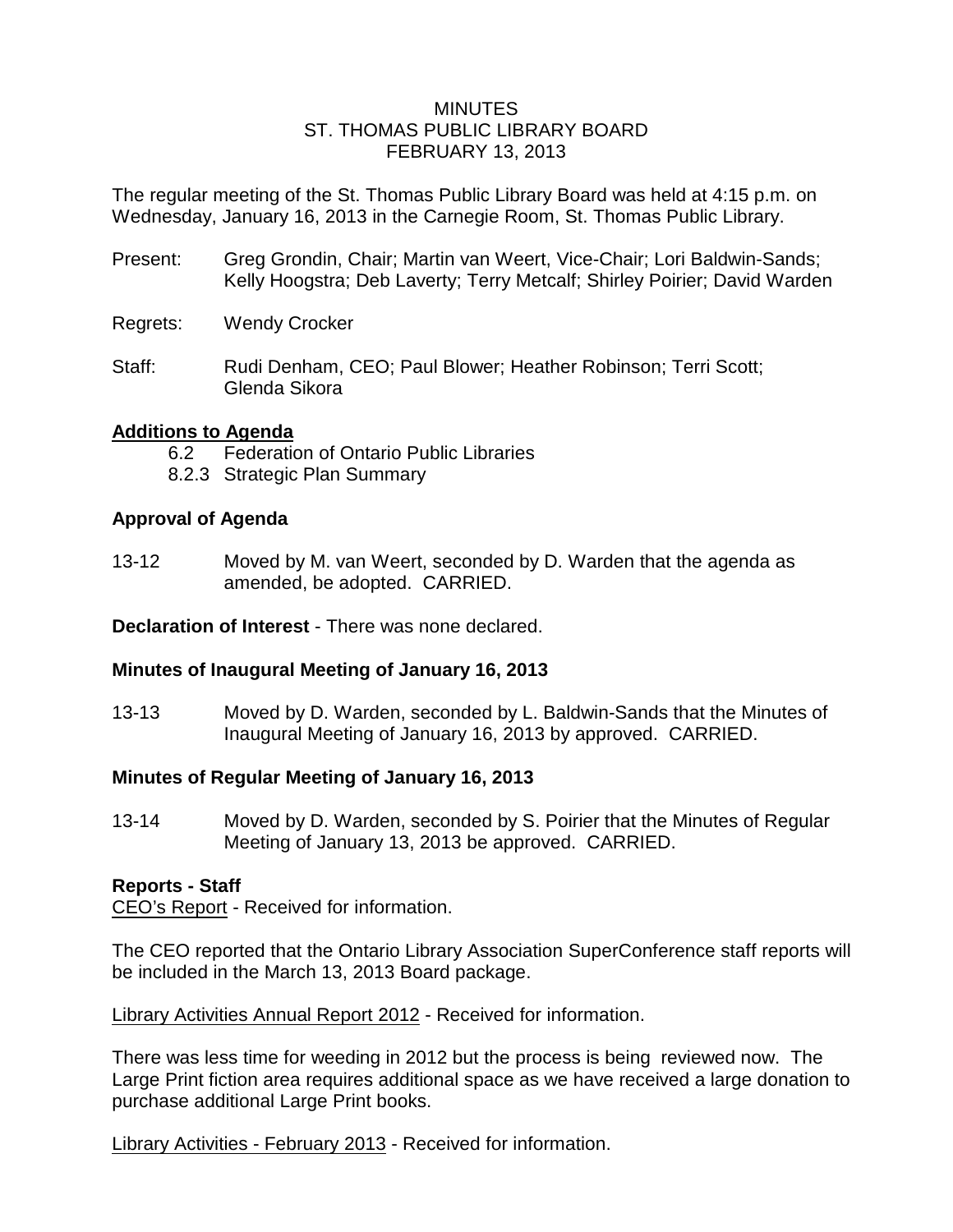S. Poirier noted that handing out teen fine coupons is a good idea. It was also noted that the Valentine's Day theme book promotion called "Blind Date with a Book" was very popular.

Friends Book Sales Report - Received for information.

It was recommended that the Board receive the Friends Book Sales report for the last 5 years in order to see trends or any glaring notable changes.

G. Grondin, President of the Friends noted that there is less traffic in the Elgin Mall and some of the community does not know that the Friends have a shop at the mall.

Friends Report - February 2013 - Received for information.

**Statistics** 2012 Annual User Survey - Received for information.

2012 General Usage Statistics - Received for information.

The CEO reported that she is very pleased with the excellent 2012 totals. It was noted that the Library was closed for a couple of weeks in 2012 due to the building revitalization. There are many more library members now. L. Baldwin-Sands noted, this is proof that the Library is needed.

1996 to 2012 General Statistics - Yearly Totals - Received for information.

The CEO noted that circulation of printed material has increased from 2011. Audio- visual materials have also increased.

We are trying to get a handle on how to trace/record e-books. This would be a new trend in the future. There is a limited availability of material from Southern Ontario Library Service. Some publishers will not provide e-book to libraries.

#### **Reports - Standing Committees**

Finance and Building and Grounds

A discussion took place regarding the proposed budget, which includes no change in levels of service, and small increases for contracted services. It was noted that the part-time E-Services Specialist position is included in salaries and benefits for 21 hour per week. There are major increases in the Building Maintenance account for cleaning supplies, upgrading accessibility, lighting, safety, and adjustments to the heating.

13-15 Moved by T. Metcalf, seconded by D. Warden that the St. Thomas Public Library Board approve the attached 2013 Operating Budget as printed requesting the amount of \$1,892,300 from the City, with the justification covering letter. CARRIED.

The CEO thanked the Board for their support.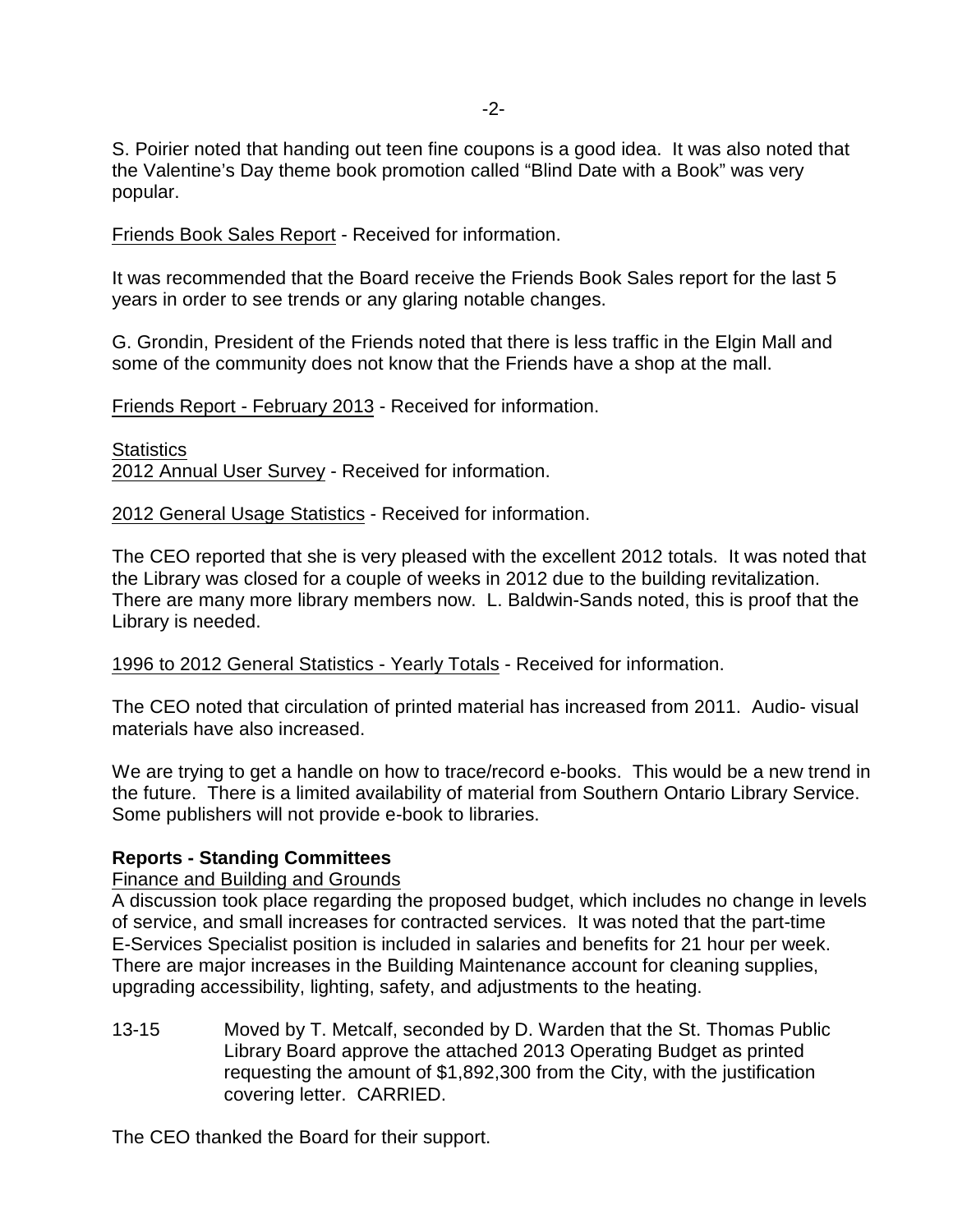Updated Capital/Revitalization Close Out Statement - Received for information.

The CEO stated that she is hoping to have a final figure for the Building Revitalization from the City, to close the account out soon. The CEO advised that the City will be responsible for any overages.

In reply to a question, the CEO reported that the Palmer donation is in the Library's Trust Fund account. The Palmer technology donation of \$50,000 will not be available until 2015.

Trust Fund Transfer

13-16 Moved by T. Metcalf, seconded by D. Laverty that the St. Thomas Public Library Board approve the transfer of \$12,234.18 from the Trust Fund Friends account to Operating Circulation/Inventory Control account. CARRIED.

Federation of Ontario Public Libraries - Distributed and received for information. T. Metcalf noted that FOPL is lacking executives, as there is a small group to draw from.

#### **Correspondence**

Ministry of Tourism, Culture and Sport Re: Operating and Pay Equity Grants - Received for information.

The 2012 Operating and Pay Equity Grant funding will be received soon. L. Baldwin-Sands noted that the City's industrial base has been shrinking.

## **Other Business**

Policies - Job Descriptions - Received for information.

13-17 Moved by T. Metcalf, seconded by K. Hoogstra that the St. Thomas Public Library Board approve the following Job Descriptions:

| - Administration     | - Chief Executive Officer<br>- Administrative Coordinator<br>- Administrative Clerk<br>- Marketing Coordinator                   |
|----------------------|----------------------------------------------------------------------------------------------------------------------------------|
| - Public Services    | - Library Assistant 1<br>- Library Assistant 2<br>- Page                                                                         |
| - Circulation        | - E-Services Specialist<br>- Acting Circulation Supervisor<br>- Circulation Support - Level 1<br>- Circulation Support - Level 2 |
| - Technical Services | - Coordinator<br>- Assistant<br>- Page                                                                                           |